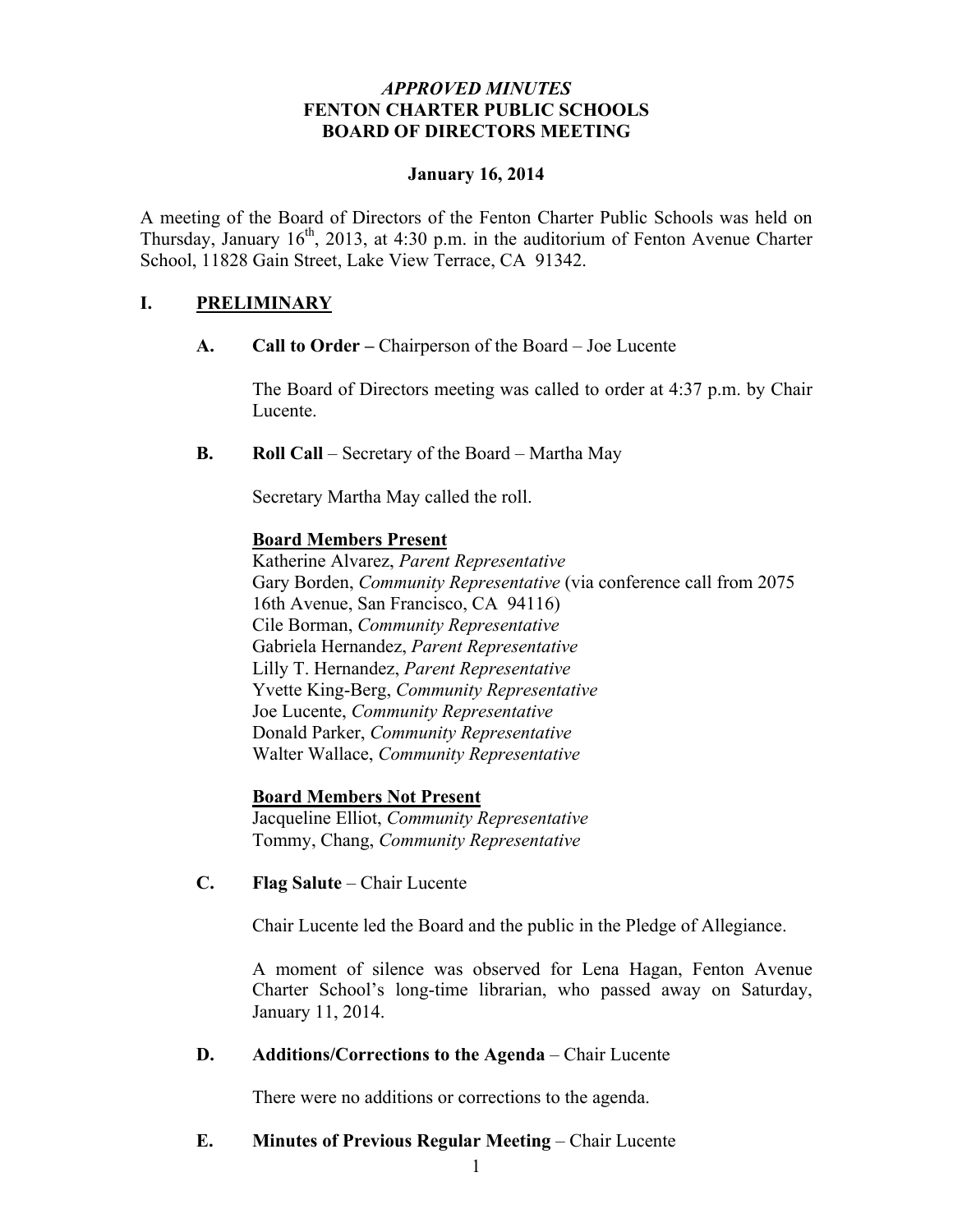On **MOTION** of Donald Parker, **SECONDED** by Gabriela Hernandez and **CARRIED** by a vote of 9 (YES) and 0 (NO), the minutes of the December 5, 2013 Regular Meeting of the Board of Directors were approved.

# **II. COMMUNICATIONS**

### **A. Presentations from the Public** – Chair Lucente

There were no presentations from the public.

## **B. Committee/Council Reports**

Minutes of all meetings held by any committee and/or council were sent to the Board Members prior to this meeting.

There were no further reports by committees/councils.

## **C. Treasurer/CFO's Report -**

Glenn Benitz, CharterWorks Accountant and the Controller for FCPS, presented the November financial statements including cash flow positions for the three schools, revenue, expenditures and a year-to-date projection for the Fenton Charter Public Schools for the remainder of the school year.

### **D. Directors' Reports** -

Fenton Avenue Charter School – Michelle Rappino, Director, reported.

Fenton Primary Center – Richard Parra, Director, reported.

Santa Monica Boulevard Community Charter School – David Riddick, Director, reported.

#### **E. Executive Director's Report -**

Fenton Charter Public Schools – Irene Sumida, Executive Director, reported.

## **III. CONSENT AGENDA ITEMS**

## **A. Recommendation to receive grant award of \$250,000 from Keck Foundation on behalf of the Fenton Primary Center.**

On **MOTION** of Yvette King-Berg, **SECONDED** by Gabriela Hernandez and **CARRIED** by a vote of 9 (YES) and 0 (NO), the consent calendar was approved.

## **IV. ITEMS SCHEDULED FOR ACTION**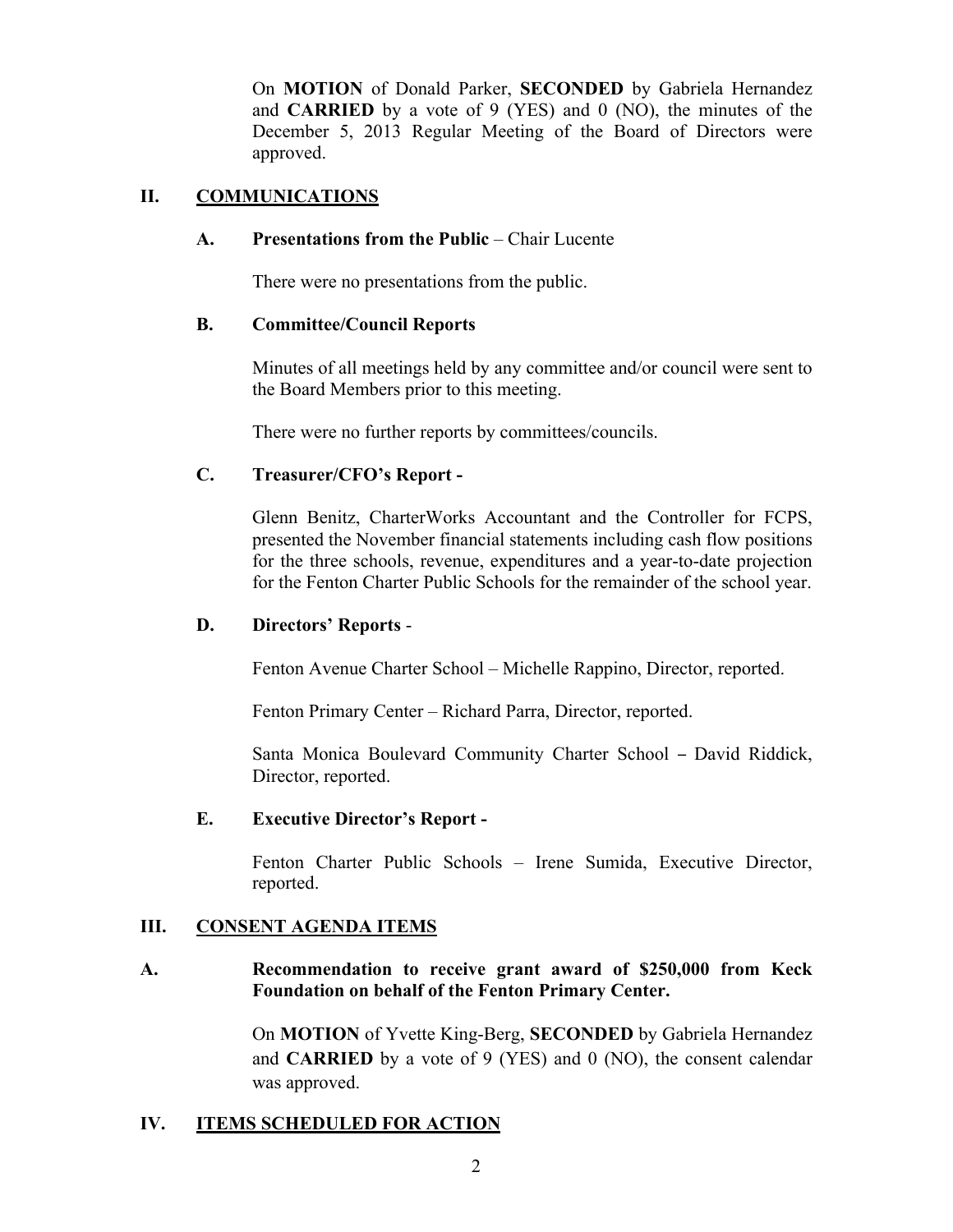# **A. Recommendation to approve receipt of June 30, 2013 audit reports for Fenton Avenue Charter School, Fenton Primary Center and Santa Monica Boulevard Community Charter School.**

On **MOTION** of Yvette King-Berg, **SECONDED** by Donald Parker and **CARRIED** by a vote of 9 (YES) and 0 (NO), the recommendation to approve receipt of June 30, 2013 audit reports for Fenton Avenue Charter School, Fenton Primary Center and Santa Monica Boulevard Community Charter School was approved.

# **B. Recommendation to approve "Certification of Board Compliance Review".**

On **MOTION** of Walter Wallace, **SECONDED** by Lilly T. Hernandez and **CARRIED** by a vote of 9 (YES) and 0 (NO), the recommendation to approve the "Certification of Board Compliance Review" as requested by the Charter Schools Division of the Los Angeles Unified School District was approved.

# **C. Recommendation to approve the relocation of the SMBCCS Parent Center.**

On **MOTION** of Yvette King-Berg, **SECONDED** by Gabriela Hernandez and **CARRIED** by a vote of 9 (YES) and 0 (NO), the recommendation to approve the relocation of the SMBCCS Parent Center was approved.

# **V. ITEMS SCHEDULED FOR INFORMATION**

- **A. Completion of Statement of Information (Form 700) by all Board members, officers of the Board and administrative staff**
- **B. LAUSD oversight visit and request for participation by Board members**
- **C. Letters received from parents regarding concerns that babysitting will no longer be provided by SMBCCS staff or at the SMBCCS Parent Center and response from FCPS legal counsel**

*These were information items and no action was taken.*

# **VI. ANNOUNCEMENTS**

# **VII. ADJOURNMENT**

The meeting was adjourned at 5:44 p.m.